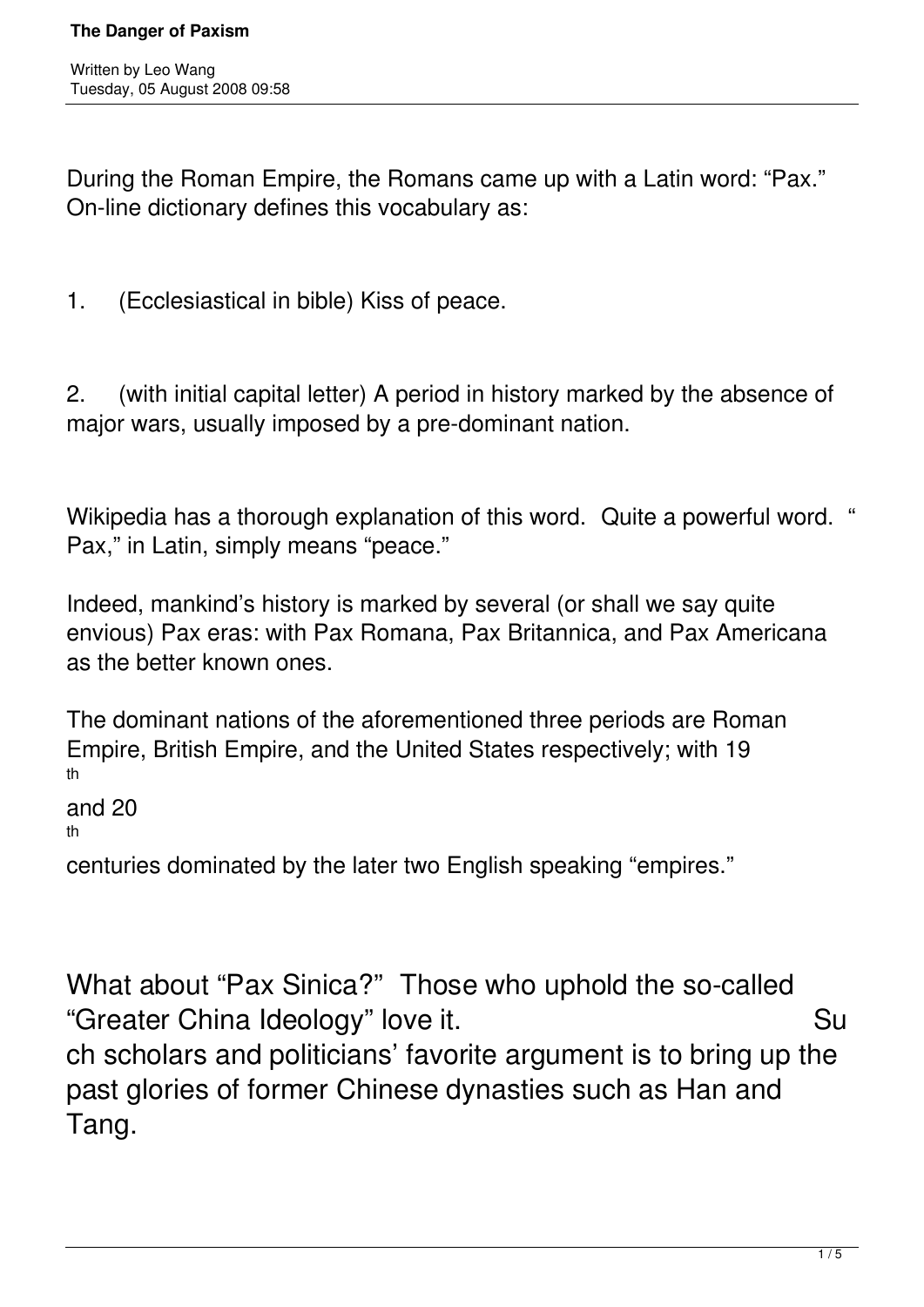Unfortunately, these individuals are also in abundant supply at present day Taiwan.

With the Ma administration and predominantly KMT legislature, the glories of Pax Sinica can never be trumpeted with greater loudness.

The truth is, there is no "Pax" Sinica this time around. Paxism, to paraphrase the above definition, is effectively an imperialism that ensures world wide peace and stability.

Such an imperial structure must be based on democracy and respect for human rights.

Humans are blessed with self-will.

Such self-will subconsciously endowed people with the ability, and therefore the rights, to choose a better form of government.

A Pax empire must expand by persuasion.

It is the will of the colonial populace that counts.

Empires built with military coercion will not last.

Not to mention that military violence only breeds more resentment among the conquered, thereby planting the seeds for an empire's eventual downfall.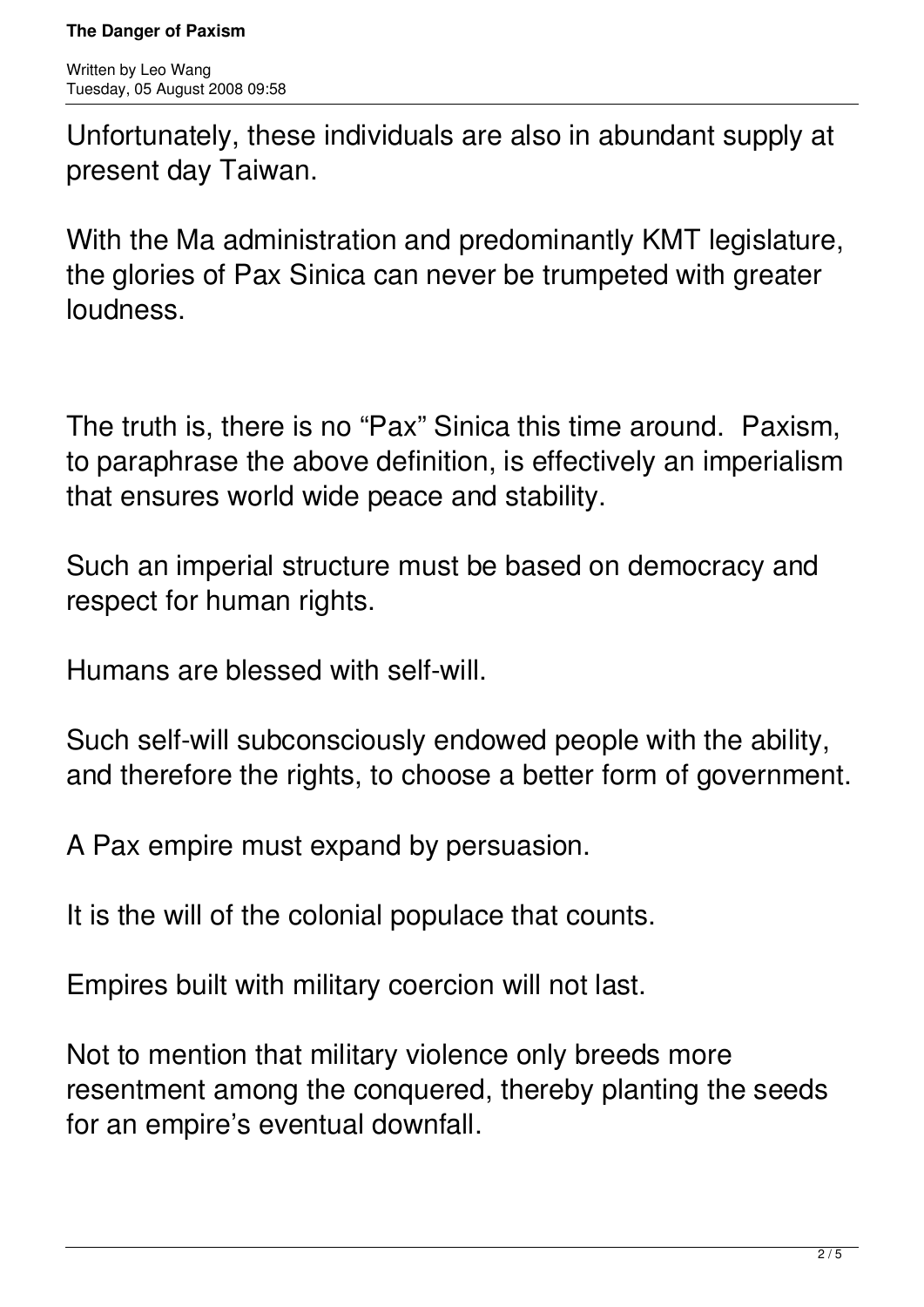**The Danger of Paxism**

Written by Leo Wang Tuesday, 05 August 2008 09:58

The Roman Empire was preceded by the Roman Republic, which was essentially a democracy. The Republic's governing body is composed of the Senate and the Legislative Assemblies, whose members essentially are all democratically elected by the people.

The expansion of Roman Empire, according to historians, is as much by military force as by the popular acceptance of the Republic's Constitutional principles.

Ditto for the 19 th

century British Empire and the 20 th

century United States.

During their respective heydays, the British Empire was known as a benevolent empire and the United States is known as the "land of the free."

Theories and histories notwithstanding, the saddest part of the "fake" Paxism, or authoritarian imperialism wolf in sheep's skin, is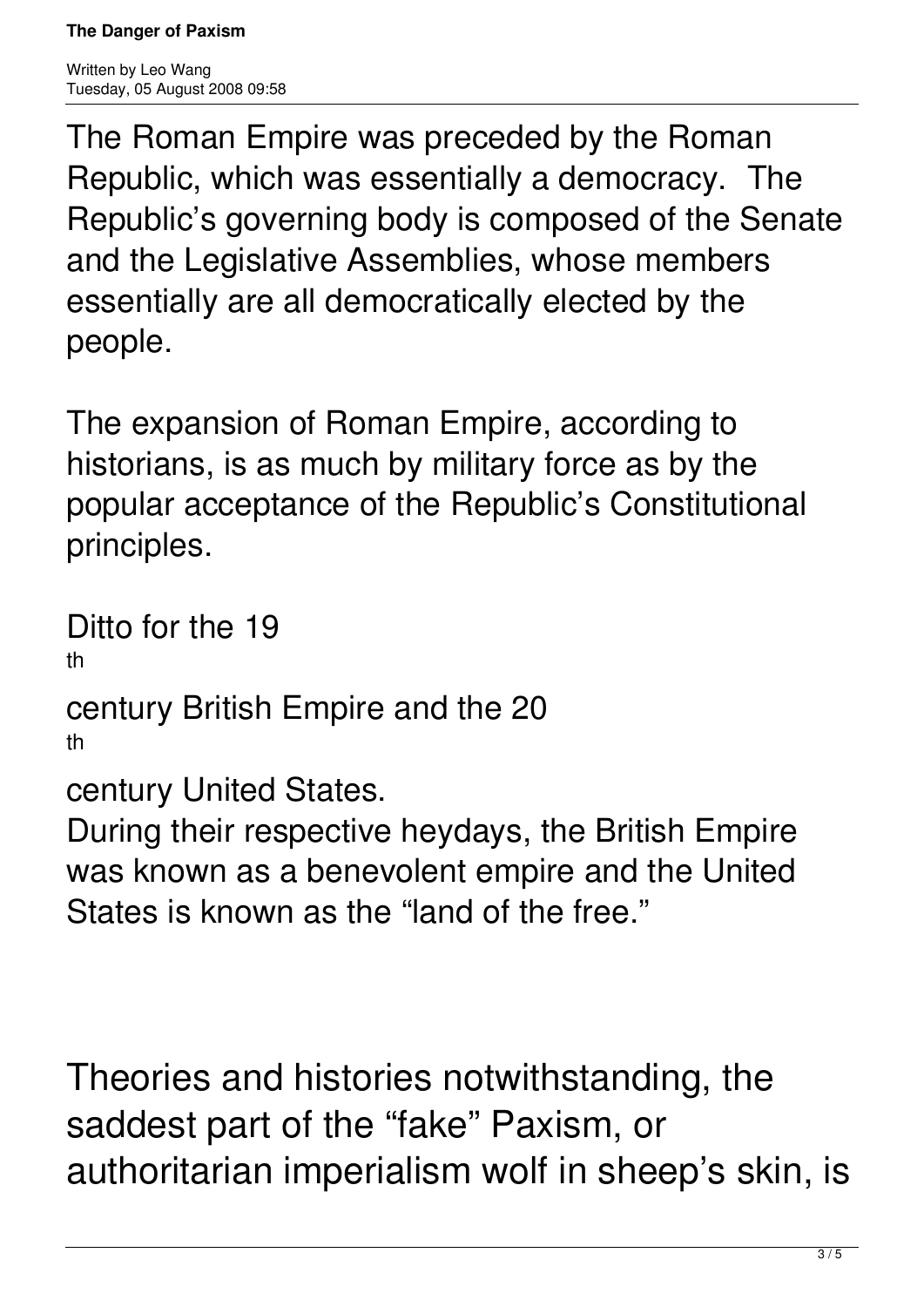.

actually the conquered people and the annexed states. China currently is neither a democracy nor a globally accepted benevolent regime.

## An accurate description of PRC is *an authoritarian state known for its cruelty*

Pax Sinica, circa 21 st

century, simply does not exist.

By being supplicant to China, the Ma administration and KMT is giving up the Republic of Taiwan's sovereignty and political identity to an evil empire at best; and at worst, condemning the Taiwanese people to cataclysmic chaos that is far more severe than the Chinese Cultural Revolution decades ago.

This worst case scenario can readily happen if Taiwan is too close to, or becomes part of, PRC.